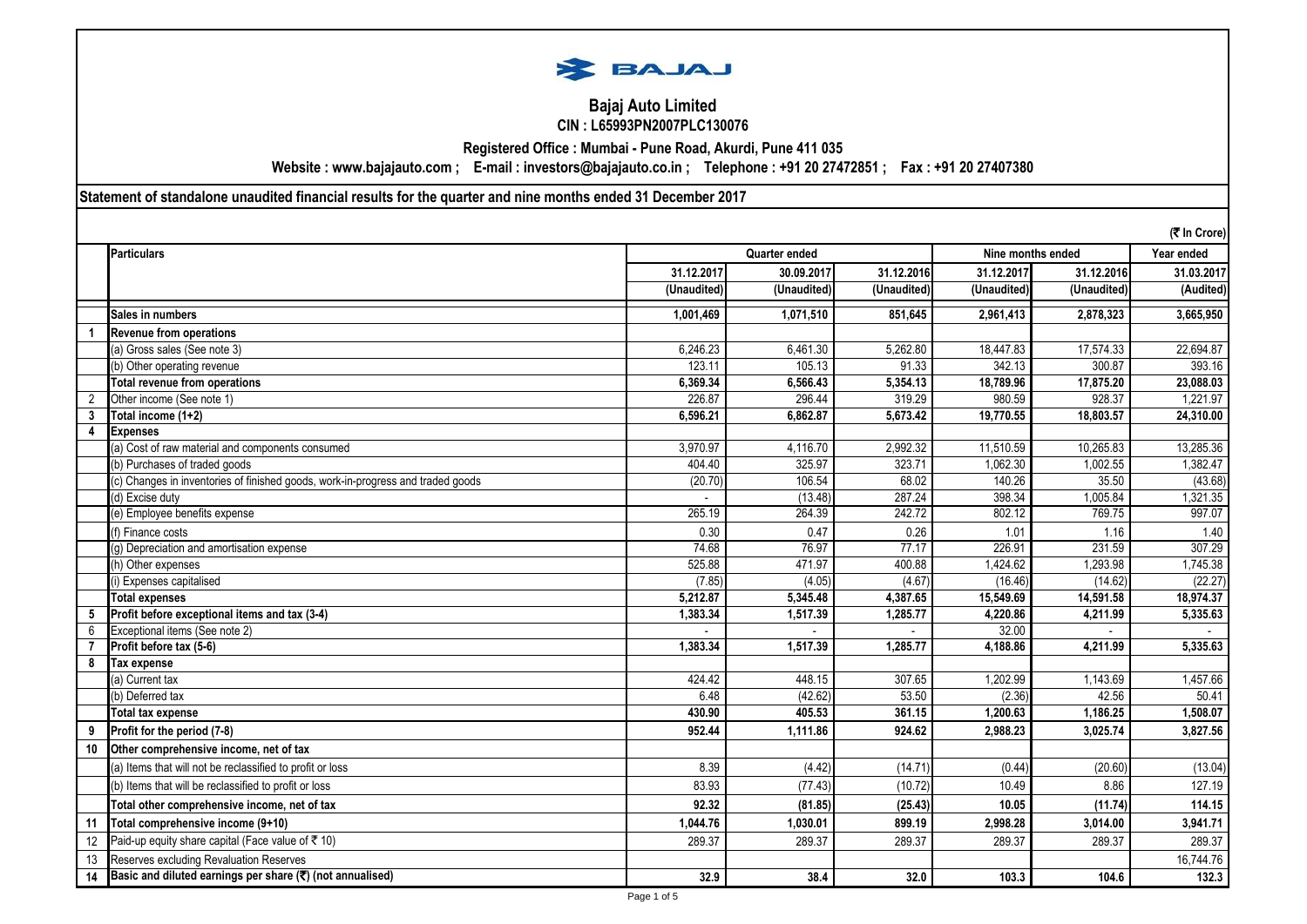### **Notes :**

## 1 Other income includes following -

|                   |               |             |             |                   |             | (₹ In Crore) |
|-------------------|---------------|-------------|-------------|-------------------|-------------|--------------|
| Particulars       | Quarter ended |             |             | Nine months ended | Year ended  |              |
|                   | 31.12.2017    | 30.09.2017  | 31.12.2016  | 31.12.2017        | 31.12.2016  | 31.03.2017   |
|                   | (Unaudited)   | (Unaudited) | (Unaudited) | (Unaudited)       | (Unaudited) | (Audited)    |
| Investment income | 161.47        | 241.53      | 241.61      | 797.01            | 745.51      | 963.19       |
| <b>Others</b>     | 65.40         | 54.91       | 77.68       | 183.58            | 182.86      | 258.78       |

2 Exceptional items represent a one time payment to dealers to compensate them for any losses incurred on introduction of GST as a result of pre-GST inventory held on 30 June 2017.

3 Post the applicability of GST with effect from 1 July 2017, Sales are required to be disclosed net of GST. Accordingly, the Gross sales figures for the quarter and nine months ended 31 December 2017 are not comparable with the previous periods presented in the results.

4 The Company has opted to publish Extracts of the Unaudited/Audited Consolidated Financial Results, pursuant to option made available as per Regulation 33 of the SEBI (Listing Obligations and Disclosure Requirements) Requiations, 2015. These standalone financial results are available on the Company's website viz. www.bajajauto.com and on the websites of BSE (www.bseindia.com) and NSE (www.nseindia.com).

# 5 ₹ 1 crore is equal to ₹ 10 million.

6 The above results have been reviewed by the Audit Committee, approved by the Board of Directors in the meeting held on 2 February 2018 and subjected to a limited review by the statutory auditors.

> **By order of the Board of Directors For Bajaj Auto Limited**

Pune **Rahul Bajaj** Date: 2 February 2018 **Chairman**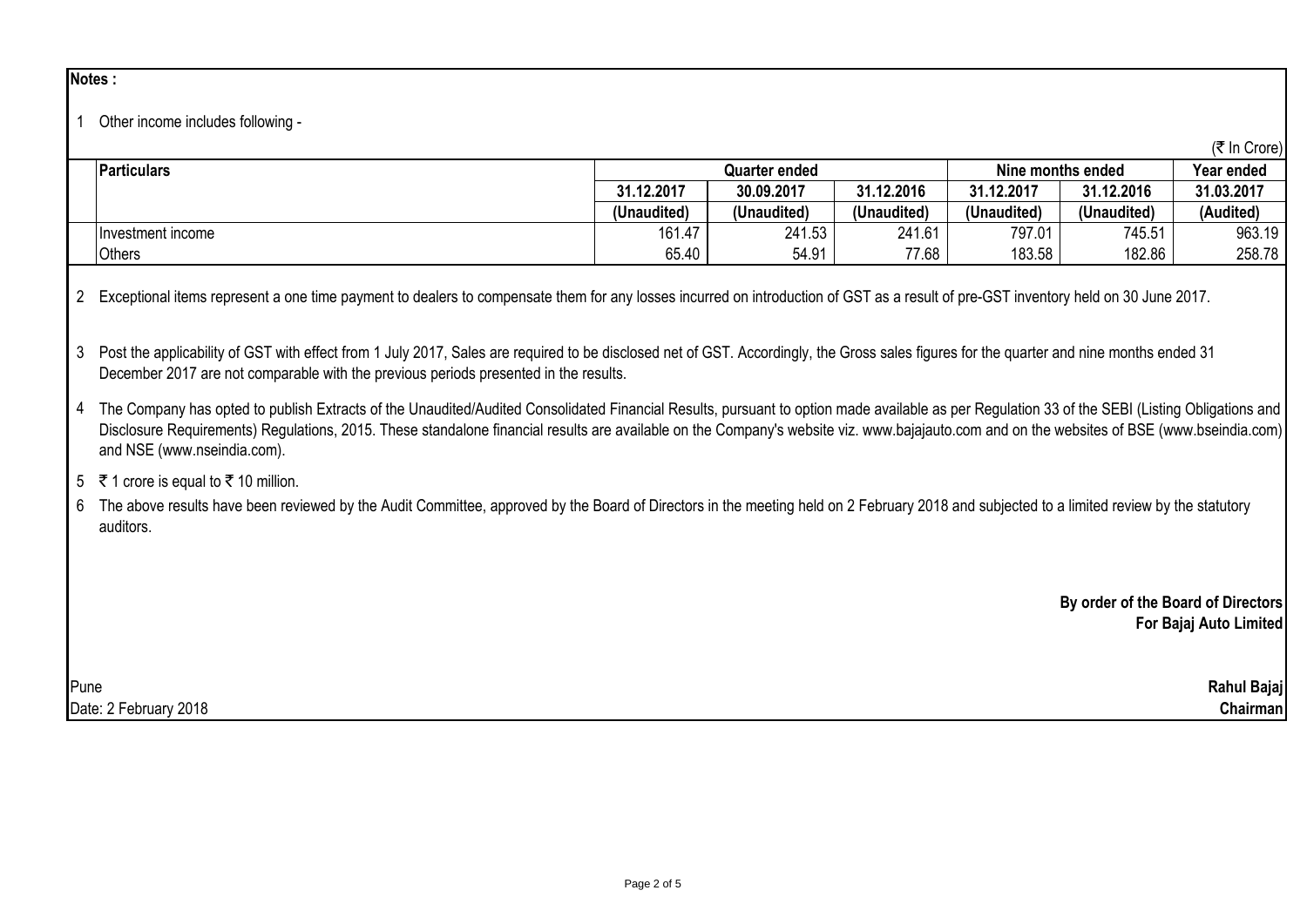

#### **Bajaj Auto Limited CIN : L65993PN2007PLC130076**

**Registered Office : Mumbai - Pune Road, Akurdi, Pune 411 035**

**Website : www.bajajauto.com ; E-mail : investors@bajajauto.co.in ; Telephone : +91 20 27472851 ; Fax : +91 20 27407380**

### **Statement of consolidated unaudited financial results for the quarter and nine months ended 31 December 2017**

|                     |                                                                                                                      |             |                                    |                    |                   |             | (そ In Crore) |
|---------------------|----------------------------------------------------------------------------------------------------------------------|-------------|------------------------------------|--------------------|-------------------|-------------|--------------|
|                     | <b>Particulars</b>                                                                                                   |             | Nine months ended<br>Quarter ended |                    |                   |             | Year ended   |
|                     |                                                                                                                      | 31.12.2017  | 30.09.2017                         | 31.12.2016         | 31.12.2017        | 31.12.2016  | 31.03.2017   |
|                     |                                                                                                                      | (Unaudited) | (Unaudited)                        | (Unaudited)        | (Unaudited)       | (Unaudited) | (Audited)    |
| $\mathbf{1}$        | <b>Revenue from operations</b>                                                                                       |             |                                    |                    |                   |             |              |
|                     | (a) Gross sales (See note 4)                                                                                         | 6.246.23    | 6,461.30                           | 5.262.80           | 18.447.83         | 17,574.33   | 22.694.87    |
|                     | (b) Other operating revenue                                                                                          | 123.11      | 105.13                             | 91.33              | 342.13            | 300.87      | 393.16       |
|                     | <b>Total revenue from operations</b>                                                                                 | 6.369.34    | 6.566.43                           | 5.354.13           | 18,789.96         | 17,875.20   | 23.088.03    |
| 2                   | Other income (See note 2)                                                                                            | 225.88      | 297.18                             | 318.69             | 846.53            | 928.49      | 1.222.23     |
| 3                   | Total income (1+2)                                                                                                   | 6,595.22    | 6,863.61                           | 5,672.82           | 19,636.49         | 18,803.69   | 24,310.26    |
| 4                   | <b>Expenses</b>                                                                                                      |             |                                    |                    |                   |             |              |
|                     | (a) Cost of raw material and components consumed                                                                     | 3,970.97    | 4,116.70                           | 2,992.32           | 11,510.59         | 10,265.83   | 13,285.36    |
|                     | b) Purchases of traded goods                                                                                         | 404.40      | 325.97                             | 323.71             | 1,062.30          | 1,002.55    | 1,382.47     |
|                     | c) Changes in inventories of finished goods, work-in-progress and traded goods                                       | (20.70)     | 106.54                             | 68.02              | 140.26            | 35.50       | (43.68)      |
|                     | (d) Excise duty                                                                                                      |             | (13.48)                            | 287.24             | 398.34            | 1,005.84    | 1,321.35     |
|                     | (e) Employee benefits expense                                                                                        | 265.49      | 264.95                             | 242.34             | 803.14            | 769.97      | 997.39       |
|                     | (f) Finance costs                                                                                                    | 0.30        | 0.47                               | 0.26               | 1.01              | 1.16        | 1.40         |
|                     | (q) Depreciation and amortisation expense                                                                            | 74.68       | 76.97                              | 77.17              | 226.91            | 231.59      | 307.29       |
|                     | (h) Other expenses                                                                                                   | 526.42      | 472.33                             | 401.16             | 1,425.78          | 1,295.68    | 1.748.02     |
|                     | i) Expenses capitalised                                                                                              | (7.85)      | (4.05)                             | (4.67)             | (16.46)           | (14.62)     | (22.27)      |
|                     | <b>Total expenses</b>                                                                                                | 5,213.71    | 5,346.40                           | 4,387.55           | 15,551.87         | 14,593.50   | 18,977.33    |
| 5                   | Share of profits of associate (after tax)                                                                            | 62.53       | 81.90                              | 52.70              | 191.48            | 193.30      | 254.62       |
| 6                   | Profit before exceptional items and tax (3-4+5)                                                                      | 1,444.04    | 1,599.11                           | 1,337.97           | 4,276.10          | 4,403.49    | 5,587.55     |
| $\overline{7}$<br>8 | Exceptional items (See note 3)<br>Profit before tax (6-7)                                                            | 1,444.04    | 1,599.11                           | $\sim$<br>1,337.97 | 32.00<br>4,244.10 | 4,403.49    | 5,587.55     |
| 9                   | Tax expense                                                                                                          |             |                                    |                    |                   |             |              |
|                     | a) Current tax                                                                                                       | 424.42      | 448.15                             | 307.65             | 1,202.99          | 1,143.69    | 1,457.66     |
|                     | (b) Deferred tax                                                                                                     | 6.48        | (42.62)                            | 53.50              | (2.36)            | 42.56       | 50.41        |
|                     | <b>Total tax expense</b>                                                                                             | 430.90      | 405.53                             | 361.15             | 1,200.63          | 1,186.25    | 1,508.07     |
| 10                  | Profit after tax (8-9)                                                                                               | 1,013.14    | 1,193.58                           | 976.82             | 3,043.47          | 3,217.24    | 4,079.48     |
| 11                  | Profit attributable to non-controlling interest                                                                      | (0.02)      | $\overline{\phantom{a}}$           | $\blacksquare$     | (0.01)            |             | (0.01)       |
| 12                  | Profit for the period (10-11)                                                                                        | 1,013.16    | 1,193.58                           | 976.82             | 3,043.48          | 3,217.24    | 4,079.49     |
| 13                  | Other comprehensive income, net of tax                                                                               |             |                                    |                    |                   |             |              |
|                     | a) Items that will not be reclassified to profit or loss                                                             | 8.39        | (4.42)                             | (14.71)            | (0.44)            | (20.60)     | (14.93)      |
|                     | (b) Items that will be reclassified to profit or loss                                                                | 66.89       | 49.95                              | (95.63)            | 246.08            | (96.61)     | (54.17)      |
|                     | Total other comprehensive income, net of tax                                                                         | 75.28       | 45.53                              | (110.34)           | 245.64            | (117.21)    | (69.10)      |
| 14                  | Total comprehensive income (12+13)                                                                                   | 1,088.44    | 1,239.11                           | 866.48             | 3,289.12          | 3.100.03    | 4,010.39     |
|                     |                                                                                                                      |             |                                    |                    |                   |             |              |
| 15                  | Profit attributable to:                                                                                              |             |                                    |                    |                   |             |              |
|                     | Owners of the company                                                                                                | 1,013.16    | 1,193.58                           | 976.82             | 3,043.48          | 3,217.24    | 4,079.49     |
|                     | Non-controlling interests                                                                                            | (0.02)      |                                    |                    | (0.01)            |             | (0.01)       |
| 16                  |                                                                                                                      |             |                                    |                    |                   |             |              |
|                     | Total comprehensive income attributable to:                                                                          |             |                                    |                    |                   |             |              |
|                     | Owners of the company                                                                                                | 1,088.44    | 1,239.11                           | 866.48             | 3,289.12          | 3,100.03    | 4,010.39     |
|                     | Non-controlling interests                                                                                            | (0.02)      |                                    | $\overline{a}$     | (0.01)            |             | (0.01)       |
| 17                  | Paid-up equity share capital (Face value of ₹10)                                                                     | 289.37      | 289.37                             | 289.37             | 289.37            | 289.37      | 289.37       |
|                     |                                                                                                                      |             |                                    |                    |                   |             | 17.567.20    |
| 18<br>19            | Reserves excluding Revaluation Reserves<br>Basic and diluted earnings per share $(\overline{\tau})$ (not annualised) | 35.0        | 41.2                               | 33.8               | 105.2             | 111.2       |              |
|                     |                                                                                                                      |             |                                    |                    |                   |             | 141.0        |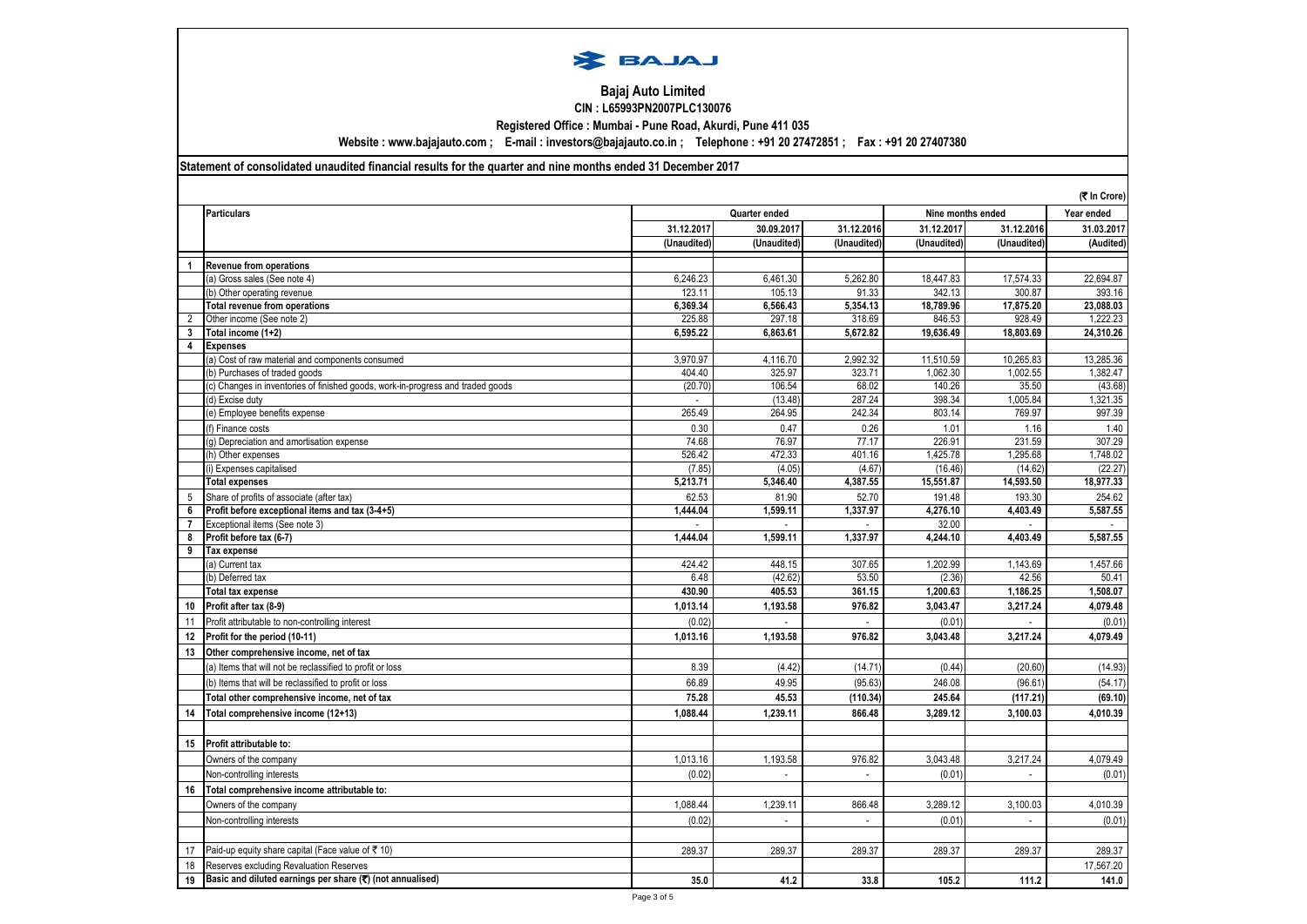|                | Segment-wise revenue, results and capital employed (consolidated) |                      |             |             |                   |             | (そ In Crore) |
|----------------|-------------------------------------------------------------------|----------------------|-------------|-------------|-------------------|-------------|--------------|
|                | <b>Particulars</b>                                                | <b>Quarter ended</b> |             |             | Nine months ended | Year ended  |              |
|                |                                                                   | 31.12.2017           | 30.09.2017  | 31.12.2016  | 31.12.2017        | 31.12.2016  | 31.03.2017   |
|                |                                                                   | (Unaudited)          | (Unaudited) | (Unaudited) | (Unaudited)       | (Unaudited) | (Audited)    |
|                | <b>Segment revenue</b>                                            |                      |             |             |                   |             |              |
|                | Automotive                                                        | 6,433.75             | 6,622.08    | 5,431.21    | 18,974.55         | 18,058.18   | 23,347.07    |
|                | Investments                                                       | 161.47               | 241.53      | 241.61      | 661.94            | 745.51      | 963.19       |
|                | <b>Total</b>                                                      | 6,595.22             | 6,863.61    | 5,672.82    | 19,636.49         | 18,803.69   | 24,310.26    |
| $\overline{2}$ | Segment profit before tax and finance costs                       |                      |             |             |                   |             |              |
|                | Automotive                                                        | 1,283.41             | 1,358.58    | 1,097.03    | 3,584.78          | 3,660.39    | 4,627.42     |
|                | Investments                                                       | 160.93               | 241.00      | 241.20      | 660.33            | 744.26      | 961.53       |
|                | <b>Total</b>                                                      | 1,444.34             | 1,599.58    | 1,338.23    | 4,245.11          | 4,404.65    | 5,588.95     |
|                | Less: Finance costs                                               | 0.30                 | 0.47        | 0.26        | 1.01              | 1.16        | 1.40         |
|                | Total profit before tax                                           | 1,444.04             | 1,599.11    | 1,337.97    | 4,244.10          | 4,403.49    | 5,587.55     |
| 3              | <b>Capital employed</b>                                           |                      |             |             |                   |             |              |
|                | <b>Segment assets</b>                                             |                      |             |             |                   |             |              |
|                | Automotive                                                        | 8,414.94             | 8,622.28    | 7,705.87    | 8,414.94          | 7,705.87    | 7,631.99     |
|                | Investments                                                       | 14,655.29            | 13,956.16   | 11,945.43   | 14,655.29         | 11,945.43   | 13,605.69    |
|                | Unallocable                                                       | 421.93               | 399.94      | 414.57      | 421.93            | 414.57      | 399.94       |
|                | Sub-total                                                         | 23,492.16            | 22,978.38   | 20,065.87   | 23,492.16         | 20,065.87   | 21,637.62    |
|                | <b>Segment liabilities</b>                                        |                      |             |             |                   |             |              |
|                | Automotive                                                        | 3,722.93             | 4,158.39    | 2,696.13    | 3,722.93          | 2,696.13    | 3,279.85     |
|                | Investments                                                       |                      |             |             |                   |             |              |
|                | Unallocable                                                       | 24.54                | 218.62      | 15.74       | 24.54             | 15.74       | 15.74        |
|                | Sub-total                                                         | 3,747.47             | 4,377.01    | 2,711.87    | 3,747.47          | 2,711.87    | 3,295.59     |
|                | <b>Capital employed</b>                                           |                      |             |             |                   |             |              |
|                | Automotive                                                        | 4,692.01             | 4,463.89    | 5,009.74    | 4,692.01          | 5,009.74    | 4,352.14     |
|                | Investments                                                       | 14,655.29            | 13,956.16   | 11,945.43   | 14,655.29         | 11,945.43   | 13,605.69    |
|                | Unallocable                                                       | 397.39               | 181.32      | 398.83      | 397.39            | 398.83      | 384.20       |
|                | <b>Total</b>                                                      | 19,744.69            | 18,601.37   | 17,354.00   | 19,744.69         | 17,354.00   | 18,342.03    |